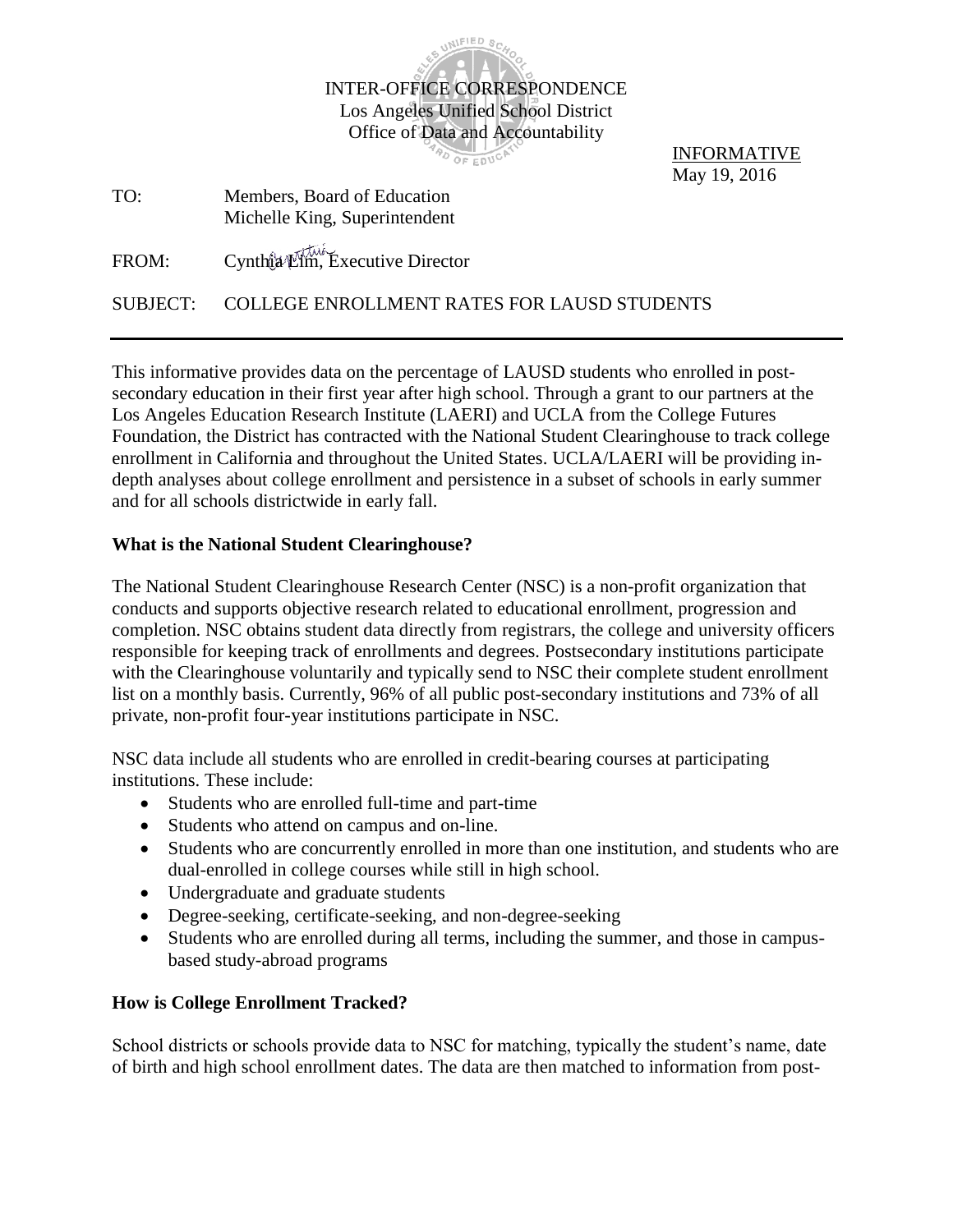secondary institutions by the NSC. The match rate is typically over 95% for high school request files.

In accordance with LAUSD policy on the privacy of student data, students and/or parents who indicated in writing that they did not want their information released to the National Student Clearinghouse were excluded from LAUSD's submission to the NSC. Students who are attending colleges also have the opportunity to opt-out of having their records shared with the school district. About 5% of all college students exercise this right, which the college registrar records and sends to NSC along with their data.

The NSC provides two types of data reports to the district: aggregate reports and student level data. Aggregate reports include data for college students who opted out of having their records shared. In contrast, the student level files exclude these students to protect their privacy requests. The aggregate reports provide a more complete picture of college attendance and show higher college attendance rates than the student level data provided to the district.

This informative provides data obtained from the aggregate reports which, although more accurate, are limited in how the data can be disaggregated.

## **College Enrollment Rates in LAUSD**

Data for completers (graduates and students with certificates of completion) for the Classes of 2010 through 2015 were submitted to the NSC, subtracting out the students/parents who opted out. Table 1 shows that 61% of students in the Class of 2015 enrolled in post-secondary education in the fall immediately after high school. When the timeline was expanded to any time during the first year after high school, the percentage of students that enrolled in college from the Class of 2014 was 65%.

| Tuble 1. Concrete chromatical rates for Execute                                |                  |                  |                  |                  |                  |                  |
|--------------------------------------------------------------------------------|------------------|------------------|------------------|------------------|------------------|------------------|
|                                                                                | Class Of<br>2010 | Class Of<br>2011 | Class Of<br>2012 | Class Of<br>2013 | Class Of<br>2014 | Class Of<br>2015 |
| # of Completers (Graduates and Cert. of<br>Completions                         | 30,761           | 30,403           | 30,627           | 31,928           | 30,546           | 29,937           |
| # of Opt-outs from LAUSD                                                       | 1,058            | 420              | 311              | 416              | 547              | 2,508            |
| # Records Submitted to NSC                                                     | 29,703           | 29,983           | 30,316           | 31,512           | 29,999           | 27,429           |
| Enrolled in College the Fall Immediately Following Graduation From High School |                  |                  |                  |                  |                  |                  |
| # of Students Enrolled in College                                              | 17,503           | 17,570           | 17,731           | 19,212           | 18,325           | 16,786           |
| % of Students Enrolled in College                                              | 59%              | 59%              | 58%              | 61%              | 61%              | 61%              |
| Enrolled in College at Any Time During the First Year After High School        |                  |                  |                  |                  |                  |                  |
| # of Students Enrolled in College                                              | 19,068           | 18,962           | 19.247           | 20,530           | 19,575           |                  |
| % of Students Enrolled in College                                              | 64%              | 63%              | 63%              | 65%              | 65%              |                  |

Table 1. *College enrollment rates for LAUSD*

For the Class of 2015, 37% enrolled in two-year institutions in the fall immediately after high school graduation, a decrease from 2010 when 40% of students enrolled in two-year institutions.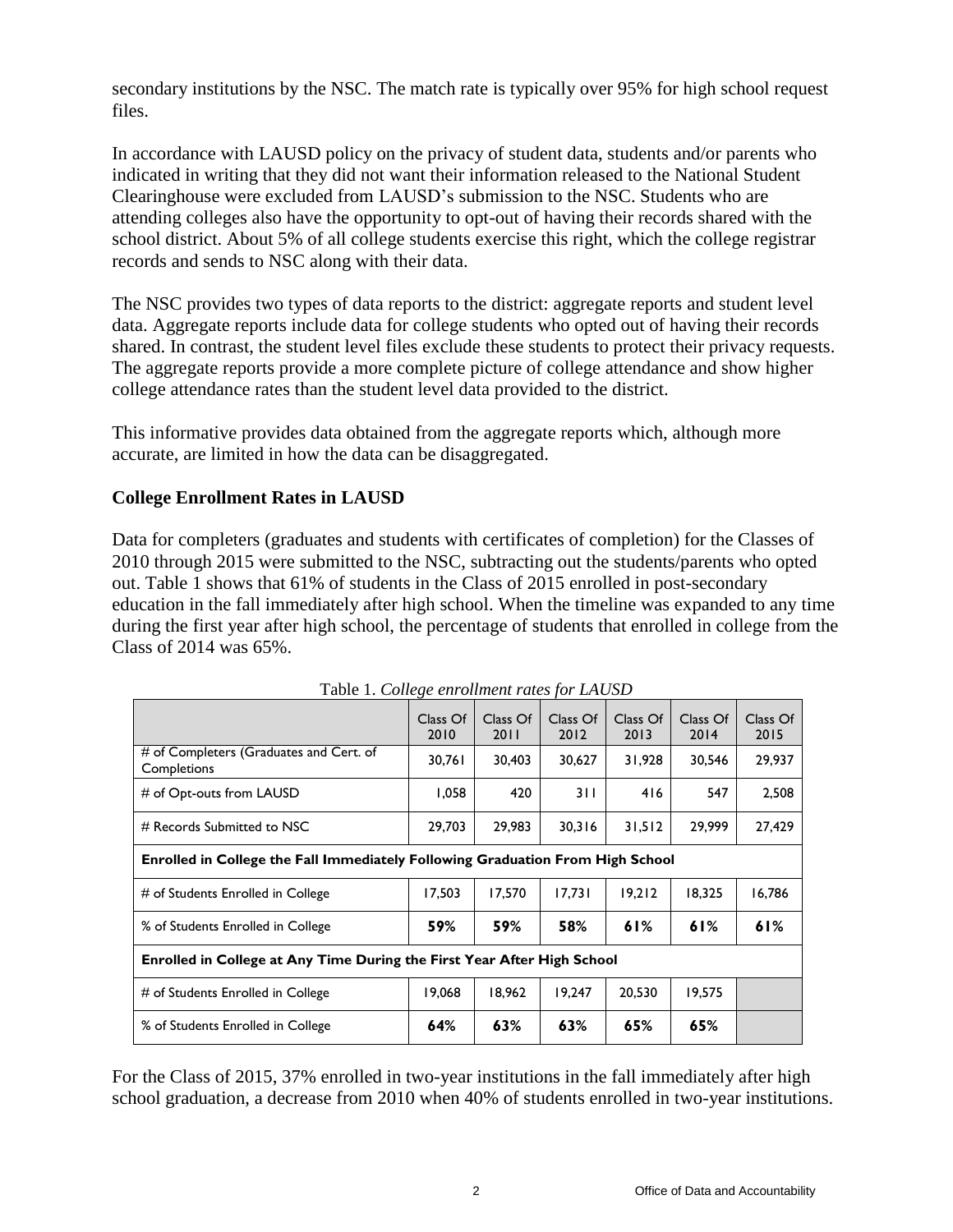The percentage of students attending four-year institutions was 24% for the Class of 2015. This percentage has increased from 19% for the Class of 2010.

When college enrollment was examined for the time period of any time during the first year after high school, the percentage enrolling in two-year institutions was higher. For the Class of 2010, 45% attended two-year institutions, compared to 42% for the Class of 2014.

The percentage of students enrolling in four-year institutions was 20% for the Class 2010 and 24% for the Class of 2014.

|                                                                         | Class Of<br>2010                                                               | Class Of<br>2011 | Class Of<br>2012 | Class Of<br>2013 | Class Of<br>2014 | Class Of<br>2015 |  |
|-------------------------------------------------------------------------|--------------------------------------------------------------------------------|------------------|------------------|------------------|------------------|------------------|--|
| # Records Submitted to<br><b>NSC</b>                                    | 29,703                                                                         | 29,983           | 30,316           | 31,512           | 29,999           | 27,429           |  |
|                                                                         | Enrolled in College the Fall Immediately Following Graduation From High School |                  |                  |                  |                  |                  |  |
| $#$ 4-Year                                                              | 5,560                                                                          | 5,795            | 6,302            | 6,713            | 6,813            | 6,561            |  |
| $# 2-Year$                                                              | 11,943                                                                         | 11.775           | 11,429           | 12,499           | 11,512           | 10,225           |  |
| % 4-Year                                                                | 19%                                                                            | 19%              | 21%              | 21%              | 23%              | 24%              |  |
| % 2-Year                                                                | 40%                                                                            | 39%              | 38%              | 40%              | 38%              | 37%              |  |
| Enrolled in College at Any Time During the First Year After High School |                                                                                |                  |                  |                  |                  |                  |  |
| $#$ 4-Year                                                              | 5,815                                                                          | 6,023            | 6,543            | 6,945            | 7,067            |                  |  |
| $# 2-Year$                                                              | 13,253                                                                         | 12.939           | 12,704           | 13,585           | 12,508           |                  |  |
| % 4-Year                                                                | 20%                                                                            | 20%              | 22%              | 22%              | 24%              |                  |  |
| % 2-Year                                                                | 45%                                                                            | 43%              | 42%              | 43%              | 42%              |                  |  |

Table 2. *College enrollment rates for LAUSD by 2- and 4-year institutions*

The National Center for Education Statistics (NCES) tracks data on the percentage of students nationwide who enroll in 2 or 4 year institutions in October immediately following high school. Of the three million high school completers in the United States in 2013, 66% enrolled in college the following fall, compared to 61% in LAUSD. Nationwide, the immediate college enrollment rate increased from 60% in 1990 to 66% in 2013.

However, LAUSD has a lower percentage of students enrolling in four-year institutions compared to the national average. Nationwide, the percentage of students enrolling in four-year institutions has ranged between 38% and 42% since 1990. For the Class of 2013, 21% of LAUSD students enrolled in four-year institutions compared to 42% nationwide.

LAUSD also a higher percentage of students enrolled in two-year institutions compared to the national average. Since 1990, enrollment in two-year colleges ranged from 20% to 28% nationwide. For the Class of 2013, 40% of LAUSD students enrolled in two-year colleges, compared to 24% nationwide.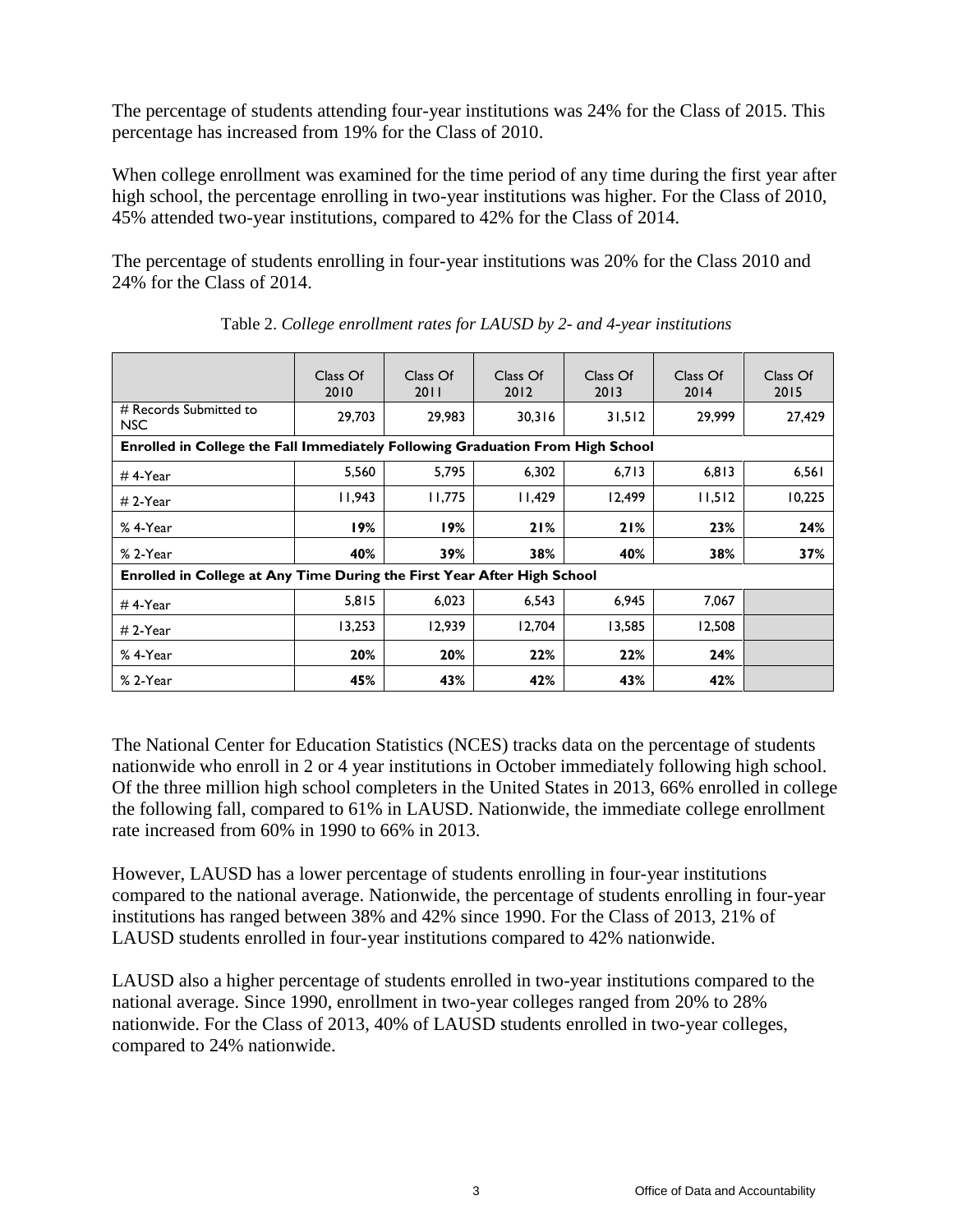

## Figure 3. *Percentage of United States high school completers who were enrolled in 2- or 4-year colleges by the October immediately following high school completion, by level of institution: 1990–2013*

**SOURCE:** U.S. Department of Education, National Center for Education Statistics. (2015). *The Condition of Education 2015* (NCES 2015-144[\),Immediate College Enrollment Rate.](http://nces.ed.gov/programs/coe/indicator_cpa.asp)

The majority of LAUSD students that enroll in college at any time during their first year after high school attend public institutions and remain in the state of California. Table 4 displays the number and percentage of students that attend college in public vs private institutions and instate vs out-of-state. For students that enrolled in college any time during their first year after graduation, 59% to 61% enrolled in public institutions and 4 to 5% enrolled in private institutions. Over the last five years, 3% of students enrolled in colleges out-of-state and 60%- 62% enrolled in state.

|                            | Class Of<br>2010 | Class Of<br>2011 | Class Of<br>2012 | Class Of<br>2013 | Class Of<br>2014 |
|----------------------------|------------------|------------------|------------------|------------------|------------------|
| # Records Submitted to NSC | 29,703           | 29,983           | 30,316           | 31,512           | 29,999           |
| <b>Public vs Private</b>   |                  |                  |                  |                  |                  |
| $#$ Public Institution     | 17,746           | 17,517           | 17,981           | 19,171           | 18,333           |
| $#$ Private Institution    | 1,322            | 1,445            | 1,266            | 1,359            | 1,242            |
| % Public Institution       | 60%              | 58%              | 59%              | 61%              | 61%              |
| % Private Institution      | 4%               | 5%               | 4%               | 4%               | 4%               |
| In State vs Out of State   |                  |                  |                  |                  |                  |
| $#$ In-State               | 18,199           | 18,005           | 18,259           | 19,469           | 18,548           |
| # Out -of-State            | 869              | 957              | 988              | 1,061            | 1,027            |
| % In-State                 | 61%              | 60%              | 60%              | 62%              | 62%              |
| % Out -of-State            | 3%               | 3%               | 3%               | 3%               | 3%               |

Table 4. *College enrollment rates for LAUSD students at any time during first year after high school by type and location*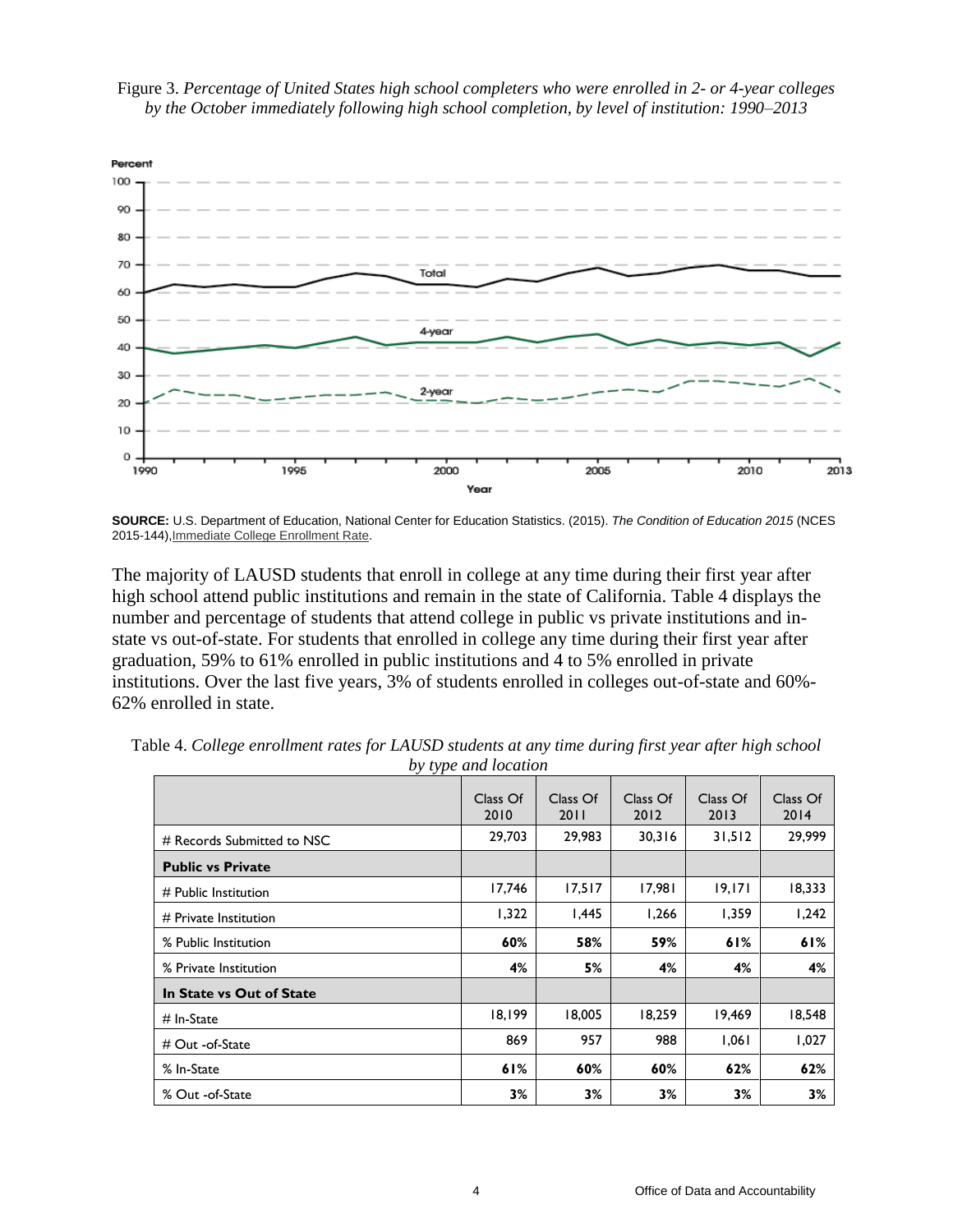College enrollment rates were higher for females, compared to males. In the Class of 2014, 69% of females enrolled in college at any time during their first year after high school, compared to 61% for males. This pattern was observed over time as well, females had higher college attendance rates in the Classes of 2010 through 2013.



When compared by ethnicity, college enrollment rates during the first year after high school were highest among White (77%) and Asian (74%) students for the Class of 2014. African-American students (66%) had higher enrollment rates than Latino students (63%). This trend was also observed over time.



Figure 6.